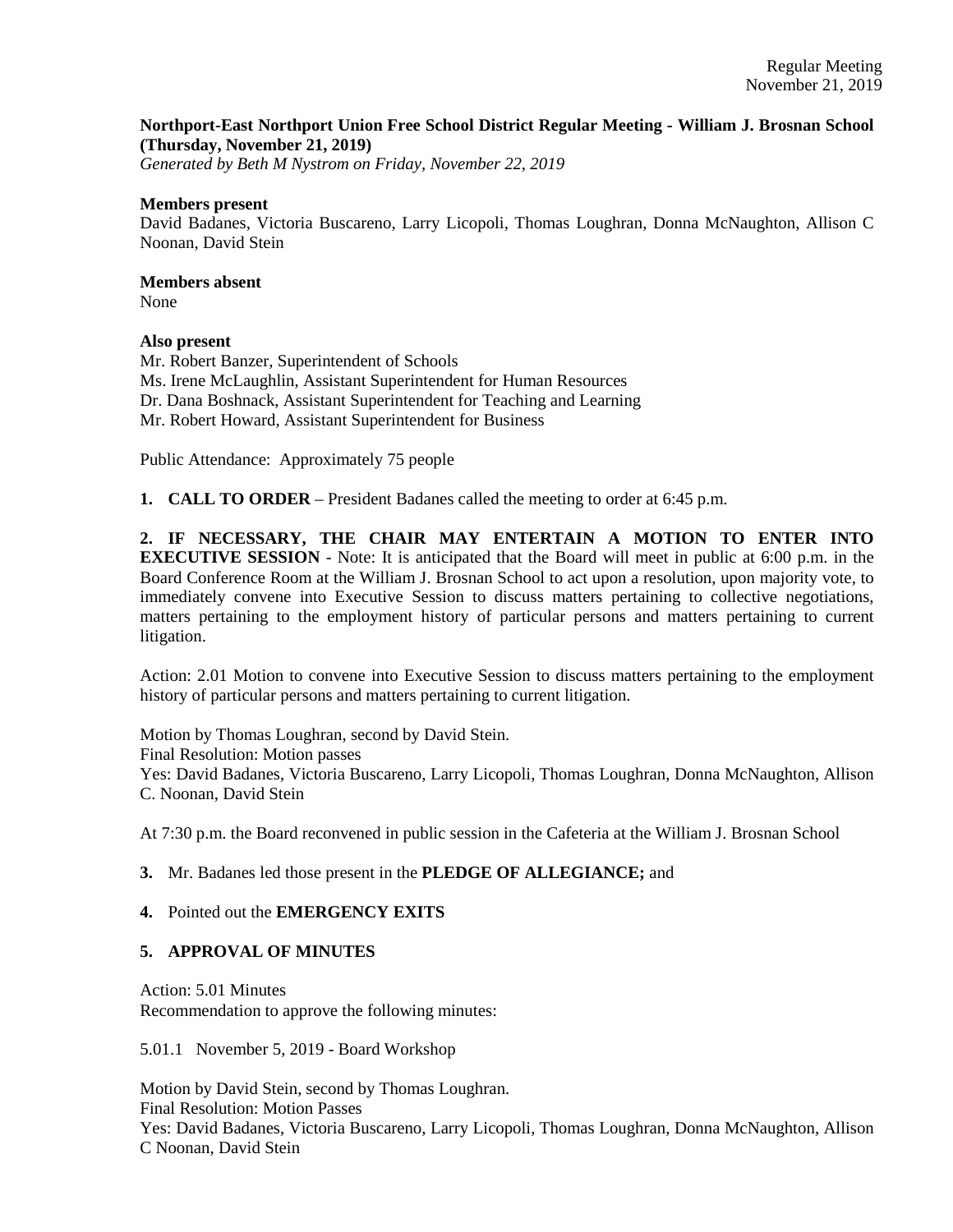## **6. STUDENT AND STAFF RECOGNITION/ANNOUNCEMENTS FROM THE SUPERINTENDENT OF SCHOOLS**

Presentations: 6.01 Northport-East Northport Community Theater

Members of the Northport-East Northport Community Theater performed a song from their current show "Newsies"

Presentations: 6.02 Accomplishments of Staff and Students

6.02.1 Ms. Jennifer Nesfield, District Chairperson for World Languages and ENL, introduced Jazmin Hernandez, English Language Learner Student of the Month.

President Badanes and Superintendent Banzer congratulated Jazmin on her fine accomplishments and presented her with a commendation from the Board.

6.02.2 Ms. Jennifer Nesfield, District Chairperson for World Languages and ENL, introduced Kate Hecker, World Languages Department Student of the Month

President Badanes and Superintendent Banzer congratulated Kate on her fine accomplishments and presented her with a commendation from the Board.

Mr. Banzer announced that Ms. Nesfield was recognized by the NYSAFLT as the NYS World Language Supervisor of the Year.

Mr. Banzer announced that the Northport High School student Chloe Stepanek will be back to defend her title this weekend at the New York State Championships for Swimming, and the boys cross country team finished third in the states last weekend.

Recommendation to reorder agenda and move item 10.03 after agenda category 6., and to amend the Board resolution of November 7th to form the Northport Middle School Soil Testing Board Subcommittee to add three committee members for a total of 13.

Motion by David Stein, second by Allison C Noonan. Motion Passes Yes: David Badanes, Victoria Buscareno, Larry Licopoli, Thomas Loughran, Donna McNaughton, Allison C Noonan, David Stein

Action: 10.03 Board Subcommittee on Soil Testing and Reviewing District Assessments regarding Northport Middle School

Recommendation to appoint the following members to the Board Subcommittee on Soil Testing and Reviewing District Assessments regarding Northport Middle School: Jeannette Conroy Teri, Joe DeFranco, Lauren Handler, Louise Ko, Paul Lageraaen, Kristen Painter, Nicole Repetti, Damien Taylor, Stacey Weisberg, Bob Howard

Motion by David Stein, second by Thomas Loughran. Final Resolution: Motion Passes Yes: David Badanes, Victoria Buscareno, Larry Licopoli, Thomas Loughran, Donna McNaughton, Allison C Noonan, David Stein

Trustee Licopoli and committee members Lauren Handler and Louise Ko presented on the committee's first meeting. Trustee Licopoli reviewed the agenda for the meeting which included the Charge of the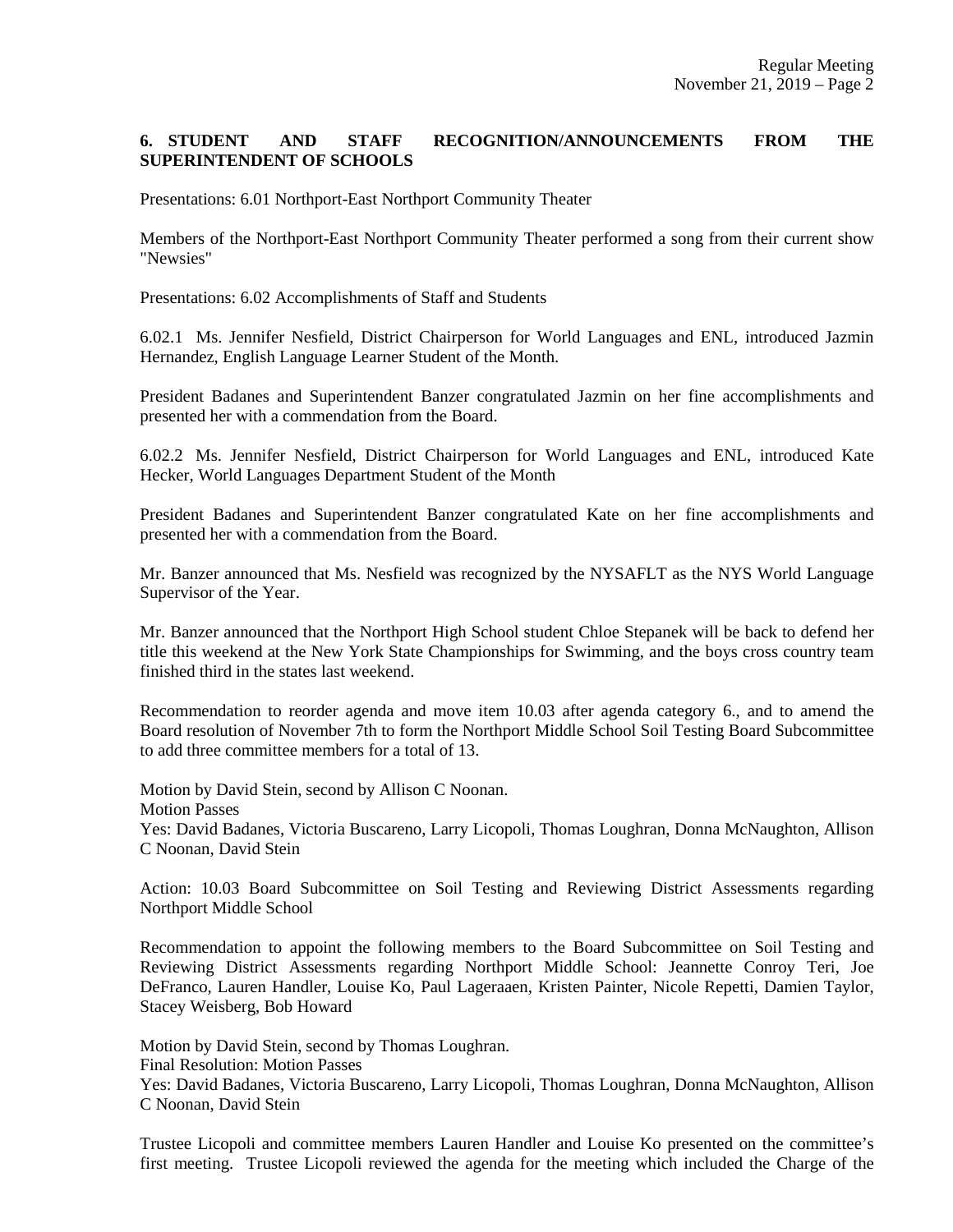Committee; Discussion Points; Introductions; Foundation for Consensus; Agreeing on Ground Rules; District Mission; Vision and Values; Inquiry Based Thinking; Concerns; Purpose Statement; Framing Concerns; What Questions Do We Want Answered and Can We Do Something Now?; What Resources do We Need?; and What Needs to be Done Between today and Next Week?

The Committee is charged with the following: Identifying Concerns, Strategies to Address Concerns, Problem Solving, Consider Additional Assessments 1, Recruiting Ad Hoc Subcommittee Experts, Soil Testing Parameters, Reviewing District Assessments, Assessing Need for Additional Testing 2, Problem Solving, Team Report and Recommendations to the Board of Education.

Positive change and widespread improvements can occur over a short period of time, when individuals with varying-opposing positions/perspectives are given the opportunity to connect and share a common purpose.

Shaping consensus includes the difficult work of integrating information and language that will support successful communication and collaborative based research across different perspectives. The idea is that when the language of information is documented and well-structured, its findings and conclusions are more easily retrieved, integrated, compared and understood.

By providing a common vocabulary and agreement on terms will help clarify the results of studies and reduce confusion and ultimately result in "better research" and is considerably more understandable to the reader-parent, teacher, resident, community.

The areas of concern are the Northport Middle School overall structure and facility; external environmental issues; data analysis: overall testing plan, alignment and follow-up, timelines and history; communications narrative.

Trustee Licopoli stated the ground rules of the committee:

• We are all equal, working and communicating as peers: We will work together on a first name basis.

Be Reflective and Open:

- I will work as a team member and not dominate discussion
- I will clearly state my personal positions and interests, but I am also committed to working toward the common good in understanding and accepting other points of view
- I will present my own points of view only and not those of others
- I understand that if I miss a meeting, I will agree with the consensus decisions of the team
- I understand that the work of the subcommittee is a work in progress
- I understand if my actions are not consistent with the ground rules I have accepted, the subcommittee team may ask me to withdraw my participation
- Decisions will be made by 100% consensus by finding the highest common ground
	- o "I support his decision"
	- o "I can live with this decision"
	- o "I will support this decision in public and private and through my actions"

The questions the committee wants answered are: Are there any current or historical environmental conditions that may impact the occupants of the school? Are there any assessments that can be used now to assess the current air quality of the school/target areas?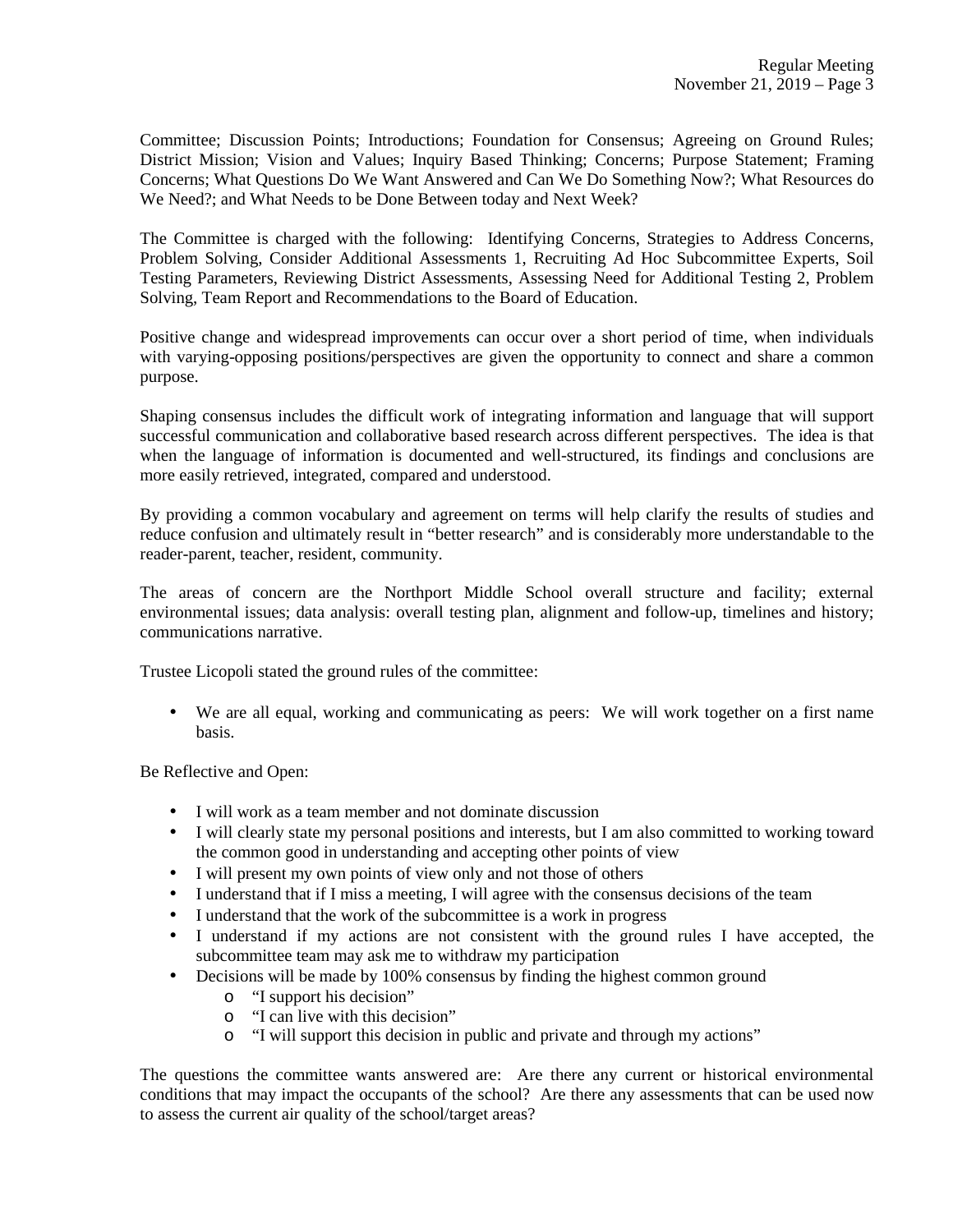Committee Member Louise Ko stated that the committee makes the following recommendation to the Board: That the Board of Education authorizes that the District request the Suffolk County DOH perform a follow-up inspection to their May 30, 2017 site visit and subsequent inspection report, as memorialized in the June 14, 2017 correspondence from the NYSDOH.

Committee Member Lauren Handler stated that the committee makes the following recommendation to the Board: That the Board of Education authorizes follow-up retesting of indoor air quality to follow the same protocols as the August 31, 2018 assessment, and air quality testing in additional rooms as per the recommendation of the Subcommittee and in accordance with NYSDOH protocols.

Action: 10.03.1 Board Subcommittee on Soil Testing and Reviewing District Assessments regarding Northport Middle School

Recommendation to accept the Committee's two recommendations and approve the following resolutions:

 "That the Board of Education authorizes that the District request the Suffolk County DOH perform a follow-up inspection to their May 30, 2017 sit visit and subsequent inspection report, as memorialized in the June 14, 2017 correspondence from the NYSDOH."

 "That the Board of Education authorizes follow up retesting of indoor air quality to follow the same protocols as the August 31, 2018 assessment, and air quality testing in additional rooms as per the recommendation of the Subcommittee and in accordance with NYSDOH protocols."

Motion by David Stein, second by Allison C Noonan.

Final Resolution: Motion Passes

Yes: David Badanes, Victoria Buscareno, Larry Licopoli, Thomas Loughran, Donna McNaughton, Allison C Noonan, David Stein

| <b>Name</b>  | Comment                                                                        |
|--------------|--------------------------------------------------------------------------------|
| Tammie Topel | Asked if the committee meetings are open to the public and why their using the |
| Parent       | NYSDOH visit from 2017 and not 2018.                                           |

Trustee Licopoli stated that the committee is not subject to the Open Meetings Law.

| Denise Schwartz<br>Parent | Asked how the committee held a meeting on Monday and members weren't<br>appointed until tonight. Asked how many people were called in for an interview<br>and stated that not a person on the committee has a sick child. |
|---------------------------|---------------------------------------------------------------------------------------------------------------------------------------------------------------------------------------------------------------------------|
| Darren Handler            | Stated that given the magnitude of the committee and the Board forming                                                                                                                                                    |
| Parent                    | subcommittee should the kids be moved out the school.                                                                                                                                                                     |
| John Kobel                | Stated that he was upset that only two people were called in for interviews and                                                                                                                                           |
| <b>Retired Teacher</b>    | that they were interviewed on Veteran's Day.                                                                                                                                                                              |
| <b>Bill Blaney</b>        | Asked the Board to confirm that once recommendations are made by the                                                                                                                                                      |
| Resident                  | subcommittee that financial concerns would not be a problem.                                                                                                                                                              |
| Nicole Raganella          | Asked who made the decision that this committee wasn't subject to the Open                                                                                                                                                |
| Parent                    | Meetings Law                                                                                                                                                                                                              |

Trustee Licopoli stated that it's a matter of fact, this type of committee is not subject to the Open Meetings Law.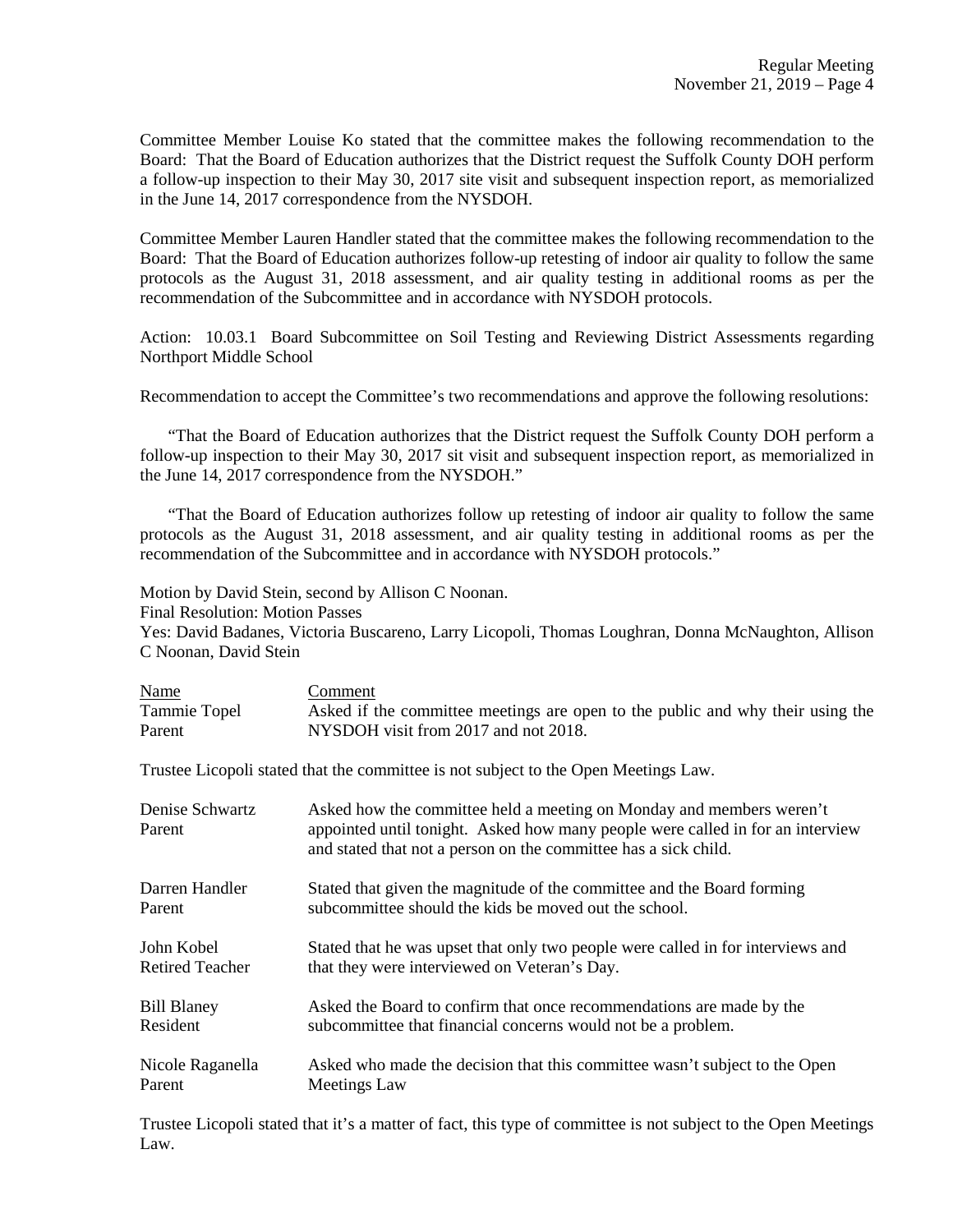Ted Panebianco Stated that he is a strong believer in being proactive instead of reactive and asked Parent if the District is working on a contingency plan if the middle school needs to be closed, and if there is a chance that this would be resolved before next year.

Mr. Banzer stated that there is not a plan at this time but the District would come up with a plan to accommodate all students.

Jennifer Chambers Stated that she represents the people who could not make it to the meeting and Parent asked why the District doesn't post anything about the bus depot on the website. Asked what year did the fuel tanks start fueling the buses at Northport Middle School, are there any alternatives for parents who don't want to send their child to Northport Middle School. Ms. Chambers stated that Councilman Cook put together a resolution to form a fact finding committee of the town and was disheartened to hear that a lawyer was sent to shut that resolution down. Ms. Chambers stated that the school board has a lot of work to do to gain trust.

President Badanes stated that when the Board heard that Councilman Cook was going to put forth this resolution the Board asked the attorneys what the legal ramifications were.

Denise Schwartz Stated that Councilman Cook's committee was going to be a fact finding Parent committee regarding student health with resources from the Town of Huntington. It was going to be free help from another committee.

Superintendent Banzer stated that he wanted to address the issue of the fuel tanks at Northport Middle School. There are two 4,000 gallons tanks, one diesel and one gas for fueling district buses and vehicles, and one 15,000 gallon tank for #2 oil for heating the building. They have all been buried underground for decades in a building next to the boiler room. On February 20, 2019 the NYSDOH conducted an announced inspection and the district was cited for not being able to access some of the pumps. Mr. Banzer stated that he was told that the cover was frozen for the 15,000 gallon tank as it was a very cold day. The district was cited for having no record of a cathodic protection unit.

This is the first time the district has received a citation and the district has taken corrective actions. On October 18, 2018 the NYSDOH also conducted an inspection and the facility was found to be in compliance.

Mr. Banzer stated that he is aware that community members are frustrated and this news brings another area of concern. The district is working to bring a sense of certainty to the situation and to the last issues concerning Northport Middle School.

As is relates to buses and tanks, Mr. Banzer stated that he is going to make a recommendation that the district moves expeditiously to seek other fueling alternatives for the two 4,000 tanks and other location alternatives for the buses. An update will be provided to the Board and the community at the December 12<sup>th</sup> Board meeting.

President Badanes stated that all board members were alarmed to hear about the citations. Mr. Badanes stated that when the DOH performs an inspection what is given to the school district is a one page report, not the 6-7 page report. The district was in compliance in October of 2018 and in February of 2019 two citations were given. Mr. Badanes stated that he is not making any excuses and the citations were rectified.

The Board directed Superintendent Banzer to move expeditiously to seek other fueling alternatives for the two 4,000 tanks and other location alternatives for the buses.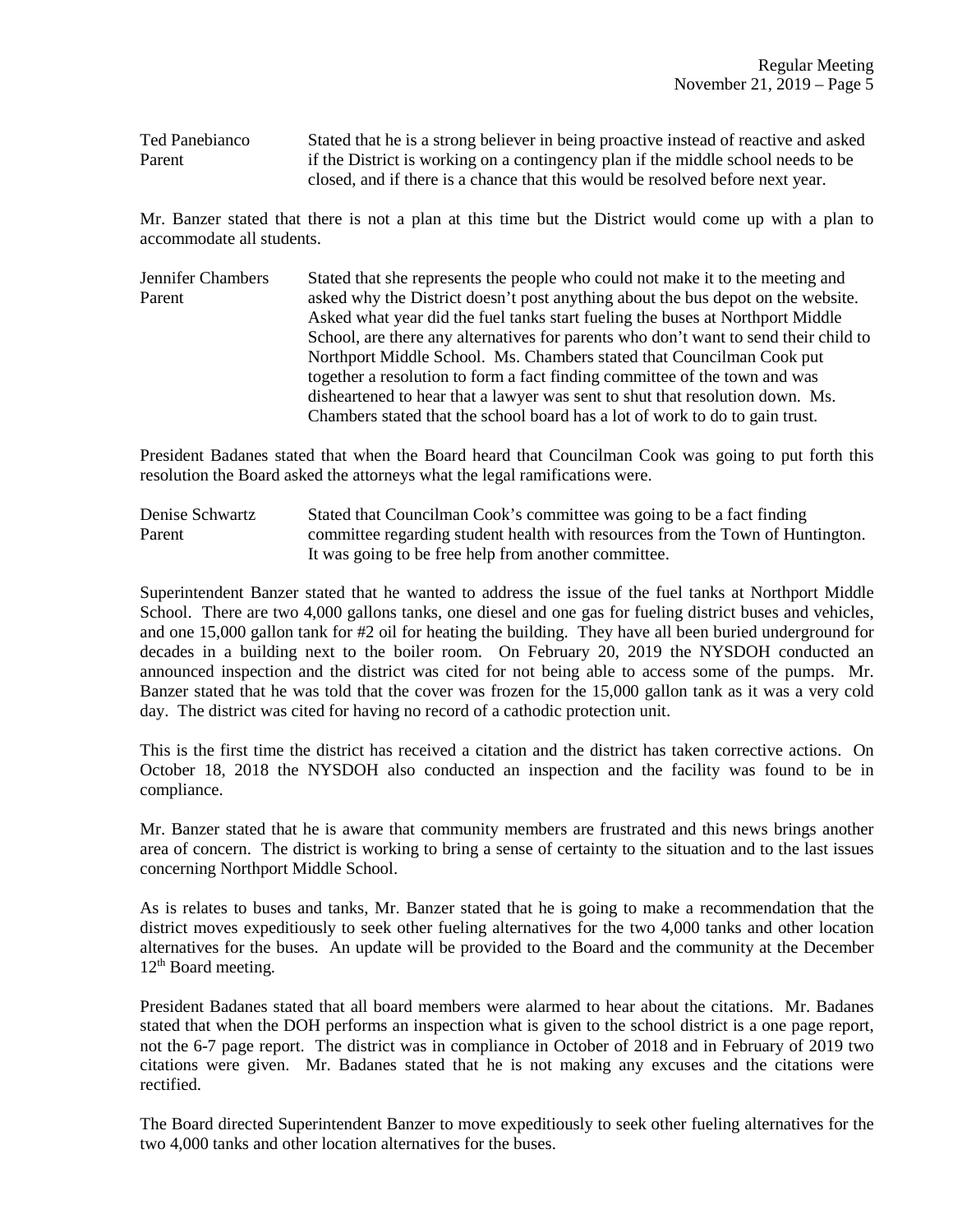| Name                                 | Comment                                                                                                                                                                                                                                                                                                                                                       |
|--------------------------------------|---------------------------------------------------------------------------------------------------------------------------------------------------------------------------------------------------------------------------------------------------------------------------------------------------------------------------------------------------------------|
| Shawn Albero<br>Parent               | Asked how the district could have no records of maintenance on the fuel tanks.<br>Stated that the same things are going on in special education and that the District<br>needs to do better for safety and for kids with disabilities.                                                                                                                        |
| Denise Schwartz<br>Parent            | Stated that the article is embarrassing and that she has been asking about the bus<br>depot for over 2 years. Ms. Schwartz stated that this is totally unacceptable and<br>the depot needs to close and the tanks need to close.                                                                                                                              |
| John Kobel<br><b>Retired Teacher</b> | Stated that he received two emails from former district employees who talked<br>about a chemical tank being removed, a tank collapsing, and mold issues and<br>smell. Mr. Kobel stated that deep soil analysis needs to be done and that he is<br>vehemently opposed to Northport Middle School staying open.                                                 |
| Tammie Topel<br>Parent               | Stated that she has issues with the letter from the Department of Health stating<br>that there was no issue with chlordane and that she doesn't trust the DOH with<br>regards to testing. Ms. Topel asked why chlordane isn't being tested.                                                                                                                   |
| <b>Bethany Watts</b><br>Parent       | Stated that two years ago she stood before the board and presented a petition with<br>1,600 signatures to remove the bus depot from Northport Middle School and<br>doesn't understand why it took so long to make this decision.                                                                                                                              |
| Nicole Mason<br>Parent               | Asked if the District is planning on keeping the building up to inspection.                                                                                                                                                                                                                                                                                   |
| Nicole Raganella<br>Parent           | Stated that there was a 30 day delay before the Board found out about the<br>chemicals stored. Why is the district now making the decision to get rid of gas<br>tanks and move the bus depot. Mr. Raganella stated that someone needs to be<br>held accountable and the district needs to do better for the safety of kids.                                   |
| Nancy Mansour<br>Parent              | Stated that the community never found out what chemicals were stored in the<br>rooms and asked how the fire inspections could have missed them.                                                                                                                                                                                                               |
| <b>Beth Katzmeier</b><br>Parent      | Stated that she just became aware of the issues at Northport Middle School two<br>months ago and still does not understand the full scope of issues. She understands<br>that there is a committee looking at population growth and building use and asked<br>if the committee states that we should close a school would Northport Middle<br>School be first? |

Mr. Banzer stated that the committee is underway to answer the question are there other options to deliver a program in more cost effective ways. The committee is gathering data and the charge is to bring forward two to five feasible options for the Board to consider. Mr. Banzer stated that the recommendations should be brought forward in late spring.

**7. COMMUNICATIONS** - Please Note: This is the opportunity for persons who had written letters to the Board to speak to the Board regarding the issues raised in their communications. Speakers are asked to keep their comments brief, and to speak no longer than 5 minutes.

There were no communications requiring Board action.

**8. PUBLIC COMMENT/PARTICIPATION** - Please Note: Community members are invited to share their questions, comments, or concerns with the School Board. When speaking, citizens should state their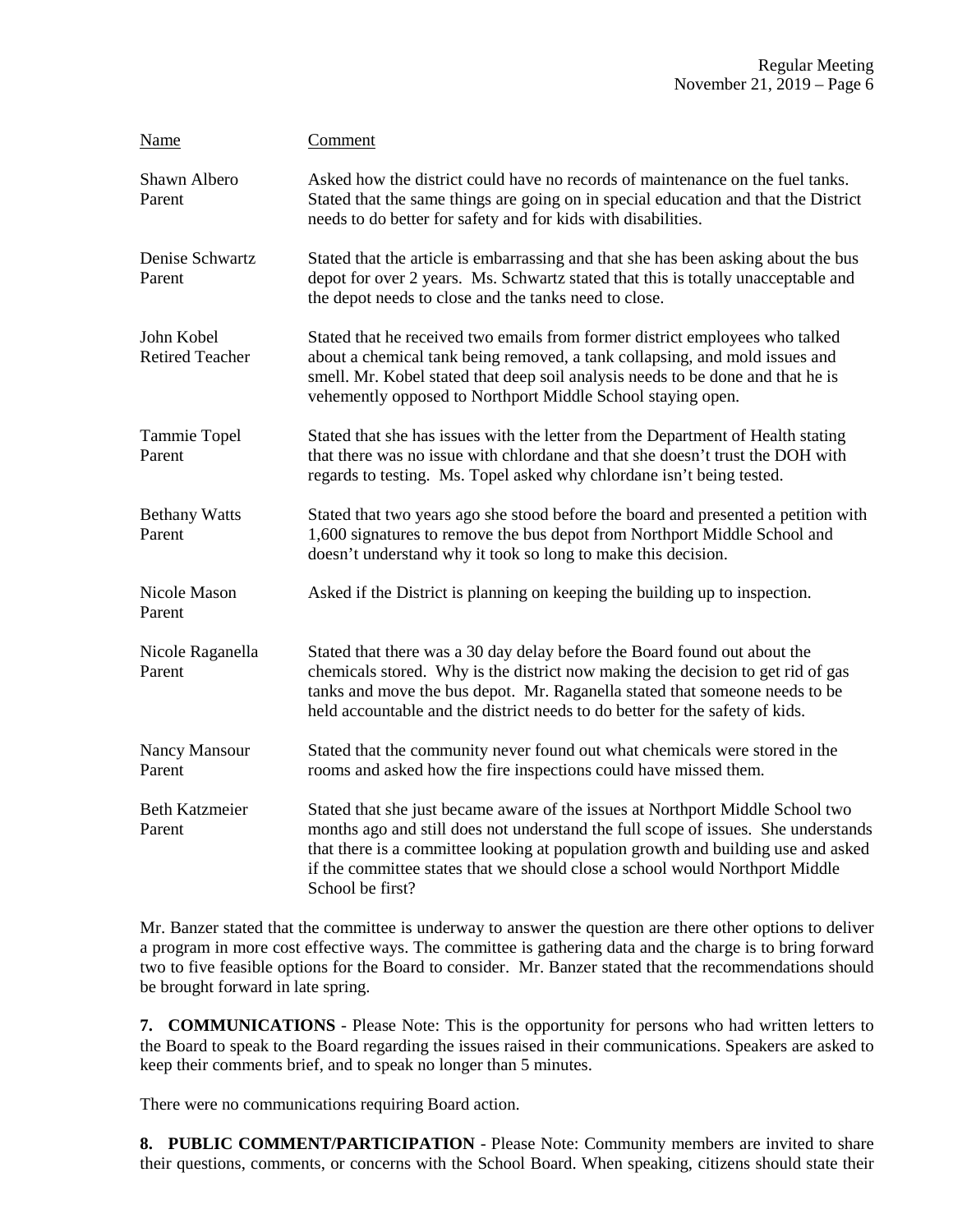name and address for the record and limit their presentation to 5 minutes. Where possible, the Board will answer factual questions immediately. A written response may be provided when information is not available. If a response would involve discussion of Board Policy or decisions which might be of interest to citizens not present at the meeting, the Board may place the item on a future meeting agenda.

At 9:55 p.m. the Board took a five minute recess.

At 10:05 p.m. the Board reconvened in Public Session.

### **9. SPECIAL REPORTS**

Presentations: 9.01 Northport High School Parking

Mr. John Grillo, District Architect, presented the drawing and plans for reconfiguring the parking at Northport High School. The Town of Huntington will change the parking on Laurel Hill Road to no parking and a turning lane will be made along Laurel Hill Road into the west parking lot. An additional entrance will be made by the stadium field with additional parking spots along the field. The parking at the main entrance will be changed to accommodate the buses in diagonal spots and fencing and specific pedestrian crossings will be added.

Mr. Grillo stated that this is the result of ten to eleven months of working with the town and the county to reconfigure the entire high school campus in terms of entrance and exit, parking, and improved circulation on and off the campus.

#### **10. SUPERINTENDENT'S REPORT, GENERAL - FOR BOARD ACTION**

Action: 10.01 Personnel Actions Report Recommendation to approve the attached Personnel Actions Report excluding the addendum to 10.01

Motion by Thomas Loughran, second by David Stein. Final Resolution: Motion Passes

Yes: David Badanes, Victoria Buscareno, Larry Licopoli, Thomas Loughran, Allison C Noonan, David Stein

Abstain: Donna McNaughton

President Badanes announced the retirement of Georgina Bonsignore, Teacher Aide.

Recommendation to approve the following addendum to the Personnel Actions Report:

 "WHEREAS, per N.Y. Education Law Section 3020-a, disciplinary charges were preferred against a certain tenured teacher of the School District;

 WHEREAS, the State Education Department assigned the disciplinary case a particular case number, that is State Education Department Case No. 34,789;

WHEREAS, a hearing was held and completed before the designated Hearing Officer;

 WHEREAS, on November 20, 2019, the Hearing Officer issued his final decision in the form of the Opinion and Award regarding the case;

 WHEREAS, pursuant to the N.Y. Education Law, the Board of Education is obligated to implement said decision;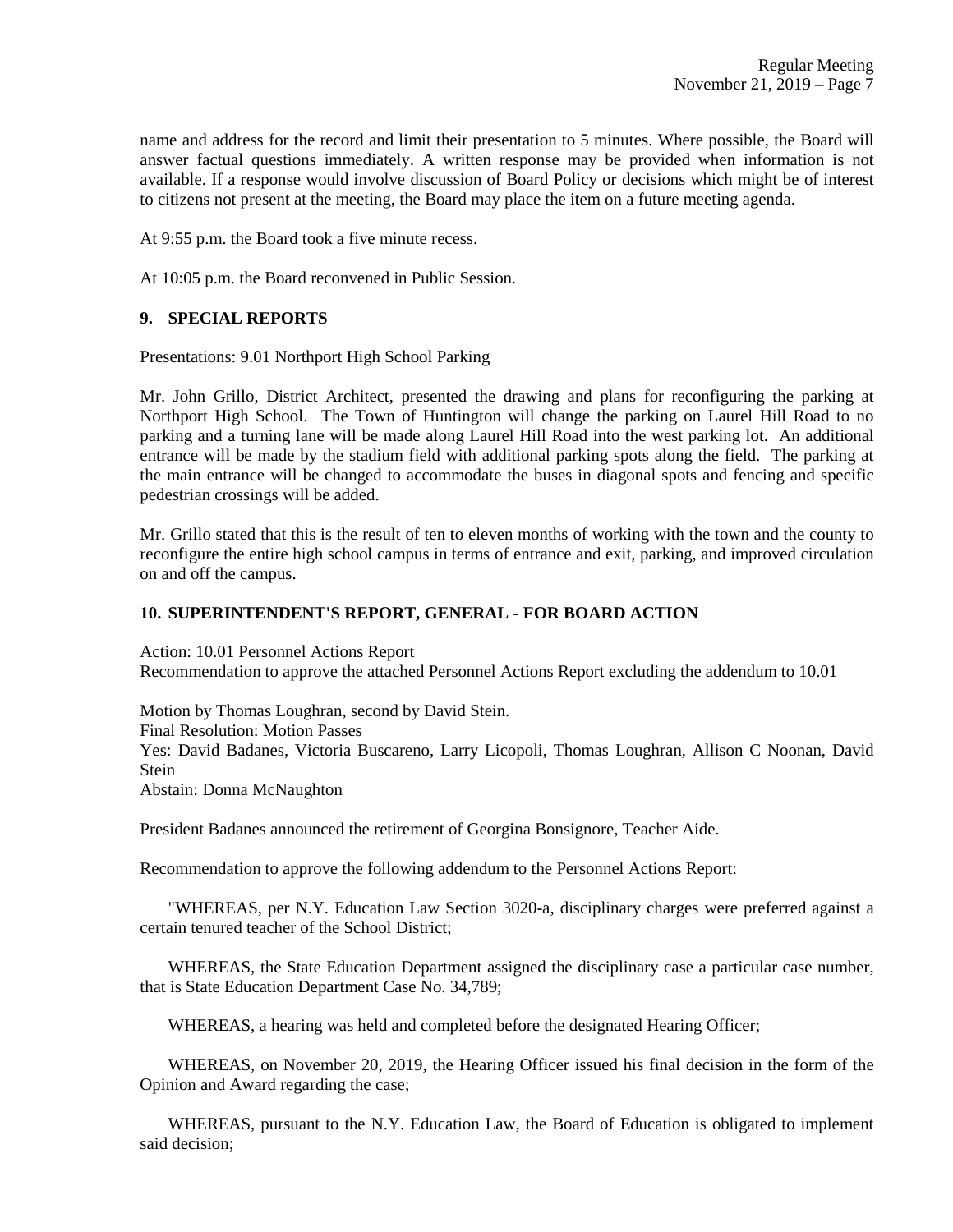THEREFORE BE IT RESOLVED, that the Board of Education having reviewed the Hearing Officer's decision in the form of his Opinion and Award, hereby authorizes the implementation of the decision in accordance with its terms;

 BE IT FURTHER RESOLVED, that the Board of Education hereby authorizes the Superintendent of Schools to take necessary administrative steps for the implementation of the decision."

Motion by Thomas Loughran, second by Victoria Buscareno. Motion Passes Yes: David Badanes, Victoria Buscareno, Larry Licopoli, Thomas Loughran, Donna McNaughton, Allison C Noonan, David Stein

Action: 10.02 Overnight/Foreign Travel with Students Recommendation to approve the following Overnight Travel with Students:

10.02.1 Camp Alvernia - December 6, 2019 - December 8, 2019 - SHARE 10.02.2 Italy - April 8, 2020 - April 19, 2020 - Italian Students Grades 11-12 10.02.3 El Paso, TX - January 17, 2020 - January 21, 2020 - Students for 60,000

Motion by Thomas Loughran, second by Victoria Buscareno. Final Resolution: Motion Passes Yes: David Badanes, Victoria Buscareno, Larry Licopoli, Thomas Loughran, Donna McNaughton, Allison C Noonan, David Stein

### **11. SUPERINTENDENT'S REPORT, FINANCIAL - FOR BOARD ACTION**

Action: 11.01 Wappingers CSD Contract for Interscholastic Reconditioning/Replacement Sports Equipment

Recommendation to approve the following resolution authorizing piggybacking on the Wappingers CSD Contract for Interscholastic Reconditioning/Replacement Sports Equipment:

 "WHEREAS, the Wappingers CSD has made available to other municipalities a contract for Interscholastic Reconditioning/Replacement Sports Equipment; and

 WHEREAS, said contract for Interscholastic Reconditioning/Replacement Sports Equipment, was let out for bid consistent with the requirements of General Municipal Law, section 103; and

 WHEREAS, the Northport-East Northport U.F.S.D. is permitted to utilize said contract in accordance with the terms and conditions of the bid and requirements of General Municipal Law, section 103; and

 NOW, THEREFORE, BE IT RESOLVED, that the Board of Education hereby authorizes the purchase of Interscholastic Reconditioning/Replacement Sports Equipment from Wappingers CSD contract in accordance with the requirements of General Municipal Law, section 103."

Motion by David Stein, second by Allison C Noonan.

Final Resolution: Motion Passes

Yes: David Badanes, Victoria Buscareno, Larry Licopoli, Thomas Loughran, Donna McNaughton, Allison C Noonan, David Stein

Action: 11.02 PEPPM RFP#151148 for Network Services Company Recommendation to approve the following resolution authorizing piggybacking on the PEPPM RFP #151448 for Network Services Company: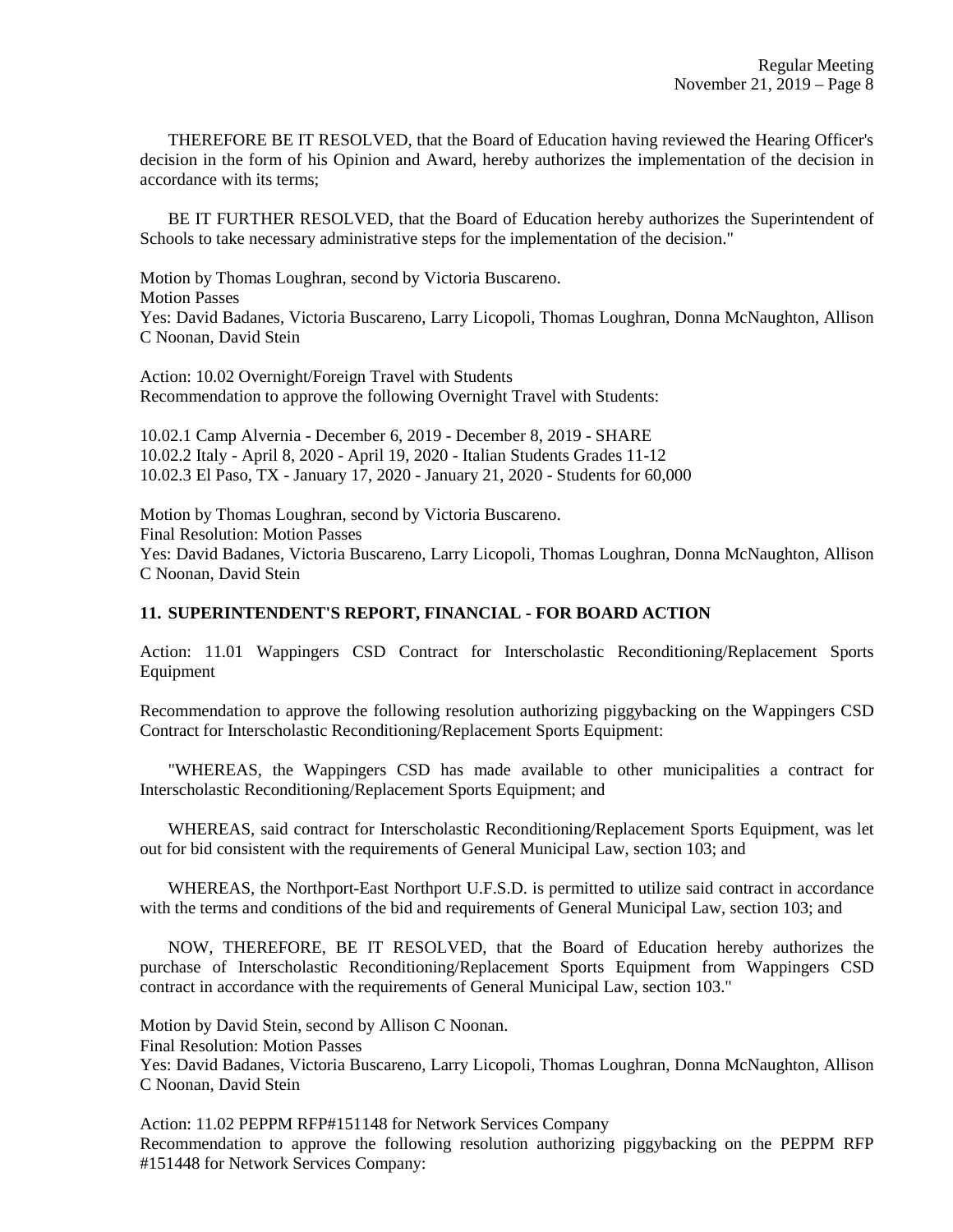"WHEREAS, PEPPM (Technology Cooperative Purchasing Program) has made available to other municipalities a contract for 2019 Product Line Bid; and

 WHEREAS, said contract for 2019 Product Line Bid was let for bid consistent with the requirements of General Municipal Law, section 103; and

 WHEREAS, the Northport-East Northport U.F.S.D. is permitted to utilize said contract in accordance with the terms and conditions of the bid and requirements of General Municipal Law, section 103; and

 NOW, THEREFORE, BE IT RESOLVED, that the Board of Education hereby authorizes the purchase of items from 2019 Product Line Bid from PEPPM Bid #528897 in accordance with the requirements of General Municipal Law, section 103."

Motion by David Stein, second by Allison C Noonan. Final Resolution: Motion Passes Yes: David Badanes, Victoria Buscareno, Larry Licopoli, Thomas Loughran, Donna McNaughton, Allison C Noonan, David Stein

Action: 11.03 Omnia Partners Contract for #\$-TC-17006 For Amazon Business Recommendation to approve the following resolution authorizing piggybacking on the Omnia Partners Contract #R-TC-17006 for Amazon Business:

 "WHEREAS, OMNIA Partners (formerly US Communities) has made available to other municipalities a contract #R-TC-17006 for Amazon Business; and

 WHEREAS, said contract for Amazon Business was let for bid consistent with the requirements of General Municipal Law, section 103; and

 WHEREAS, the Northport-East Northport U.F.S.D. is permitted to utilize said contract in accordance with the terms and conditions of the bid and requirements of General Municipal Law, section 103; and

 NOW, THEREFORE, BE IT RESOLVED, that the Board of Education hereby authorizes the purchase of items from OMNIA Partners Contract #R-TC-17006 Amazon Business in accordance with the requirements of General Municipal Law, section 103."

Motion by David Stein, second by Allison C Noonan.

Final Resolution: Motion Passes

Yes: David Badanes, Victoria Buscareno, Larry Licopoli, Thomas Loughran, Donna McNaughton, Allison C Noonan, David Stein

Action: 11.04 East Northport Middle School Sixth Grade Greenkill Field Trip Donation Recommendation to approve the following resolution:

 "BE IT RESOLVED, that the Board of Education hereby gratefully accepts a donation of \$790.00 from Northport-East Northport residents for the purpose of covering the cost of the East Northport Middle School 6th Grade Field Trip to Greenkill on November 18, 19 and 20, 2019, and increase the 2019-2020 budget code A2110.4161.21.2902 by \$790.00 for this purpose.

 BE IT RESOLVED, that the Board of Education hereby approves an increase in the revenue code A2705 of the 2019-2020 budget by \$790.00 with the understanding that this increase in revenue is the result of donations from Northport-East Northport residents."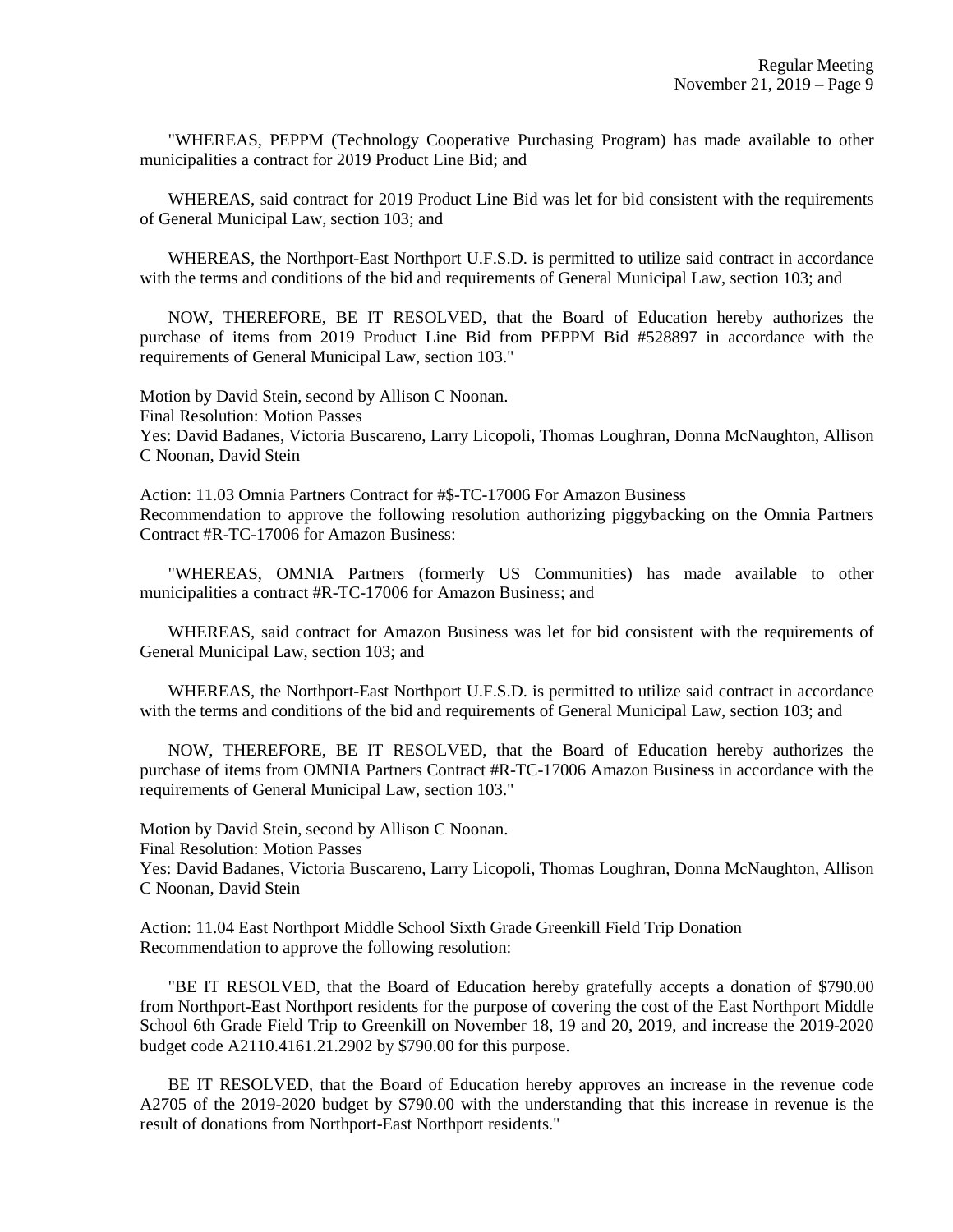Motion by David Stein, second by Allison C Noonan. Final Resolution: Motion Passes Yes: David Badanes, Victoria Buscareno, Larry Licopoli, Thomas Loughran, Donna McNaughton, Allison C Noonan, David Stein

Action: 11.05 East Northport Middle School Sixth Grade Greenkill Field Trip Donation Recommendation to approve the following resolution:

 "BE IT RESOLVED, that the Board of Education hereby gratefully accepts a donation of \$150.00 from Northport-East Northport residents for the purposes of covering the cost of the East Northport Middle School 6th Grade Field Trip to Greenkill on November 18, 19 and 20, 2019, and increase the 2019-2020 budget code A2110.4161.21.2902 by \$150.00 for this purpose.

 BE IT RESOLVED, that the Board of Education hereby approves an increase in the revenue code A2705 of the 2019-2020 budget by \$150.00 with the understanding that this increase in revenue is the result of donations from Northport-East Northport residents."

Motion by David Stein, second by Allison C Noonan. Final Resolution: Motion Passes Yes: David Badanes, Victoria Buscareno, Larry Licopoli, Thomas Loughran, Donna McNaughton, Allison C Noonan, David Stein

Action: 11.06 Refrigerator/Freezer Donation Recommendation to approve the following resolution:

 "RESOLVED, that the Board of Education accept a donation of a Hotpoint Model HPS15BTHBRWW 14.6 cu. ft. refrigerator, valued at \$300, from community and staff member, Beth Nystrom."

Motion by David Stein, second by Allison C Noonan. Final Resolution: Motion Passes Yes: David Badanes, Victoria Buscareno, Larry Licopoli, Thomas Loughran, Donna McNaughton, Allison C Noonan, David Stein

Action: 11.07 Funding of the Capital Reserve Established in 2012 Recommendation to approve the following resolution:

 "BE IT RESOLVED, that in accordance with the September 19, 2012 Proposition No. 2 establishing a Capital Reserve Fund known as the "Capital Reserve II Fund", the Board of Education approves the funding of said reserve fund by a transfer of unassigned fund balance in the amount of \$12,245."

Motion by David Stein, second by Allison C Noonan. Final Resolution: Motion Passes Yes: David Badanes, Victoria Buscareno, Larry Licopoli, Thomas Loughran, Donna McNaughton, Allison C Noonan, David Stein

Action: 11.08 New York State School Boards Association Recommendation to approve the 2020 Membership Dues for the New York State School Boards Association in the amount of \$12,654

Motion by David Stein, second by Allison C Noonan. Final Resolution: Motion Passes Yes: David Badanes, Victoria Buscareno, Larry Licopoli, Thomas Loughran, Donna McNaughton, Allison C Noonan, David Stein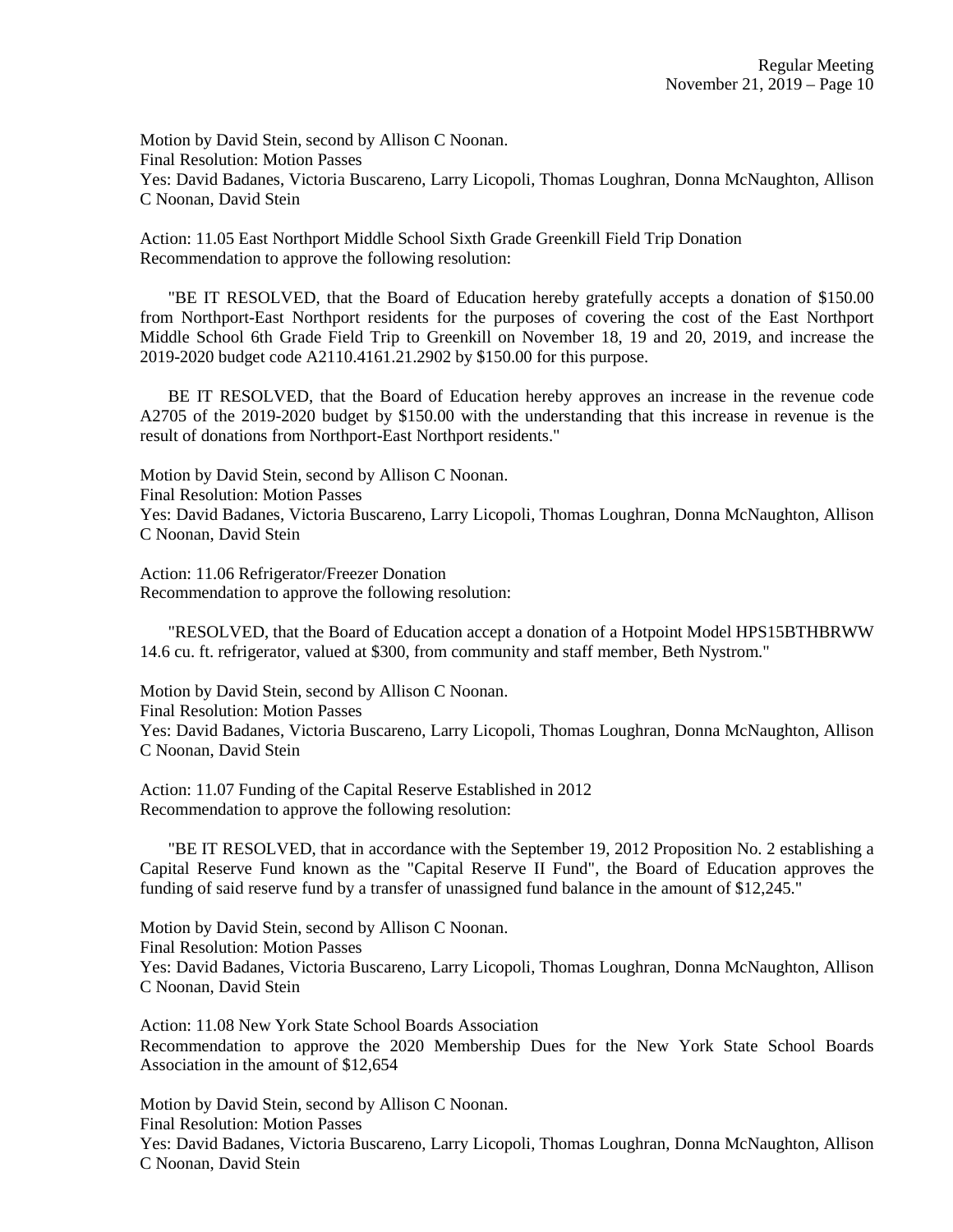Action: 11.09 Martha J. White

Recommendation to approve a Supplementary Education Services Agreement between the Northport-East Northport Union Free School District and Martha J. White for Inservice Training "Effective Communication with Students" for a total not to exceed \$425.00

Motion by David Stein, second by Allison C Noonan.

Final Resolution: Motion Passes

Yes: David Badanes, Victoria Buscareno, Larry Licopoli, Thomas Loughran, Donna McNaughton, Allison C Noonan, David Stein

Action: 11.10 All Business Management LLC

Recommendation to approve a Supplementary Education Services Agreement between the Northport-East Northport Union Free School District and All Business Management LLC for the presentation of "Crisis Communication during Emergencies" Workshop to district staff, for a total of \$400 for one 4-hour workshop.

Motion by David Stein, second by Allison C Noonan.

Final Resolution: Motion Passes

Yes: David Badanes, Victoria Buscareno, Larry Licopoli, Thomas Loughran, Donna McNaughton, Allison C Noonan, David Stein

Action: 11.11 Wilderness Traveling Museum

Recommendation to approve a Supplementary Education Services Agreement between the Northport-East Northport Union Free School District and Wilderness Traveling Museum for an assembly on Native American culture and practices, for the total of \$450 (NAS)

Motion by David Stein, second by Allison C Noonan. Final Resolution: Motion Passes Yes: David Badanes, Victoria Buscareno, Larry Licopoli, Thomas Loughran, Donna McNaughton, Allison C Noonan, David Stein

Action: 11.12 Change Order Recommendation to approve the following Change Order:

11.12.1 Change Order Number One, SED No. 58-04-04-03-0-009-018, Pulaski Road School, increase in the amount of \$2,850.00

Motion by David Stein, second by Allison C Noonan. Final Resolution: Motion Passes Yes: David Badanes, Victoria Buscareno, Larry Licopoli, Thomas Loughran, Donna McNaughton, Allison C Noonan, David Stein

Action: 11.13 Sweetbriar Nature Center Recommendation to approve a Contract for On-site or Off-site Programs between the Northport-East Northport Union Free School District and Sweetbriar Nature Center for the program "Lifecycles" (NAS)

Motion by David Stein, second by Allison C Noonan. Final Resolution: Motion Passes Yes: David Badanes, Victoria Buscareno, Larry Licopoli, Thomas Loughran, Donna McNaughton, Allison C Noonan, David Stein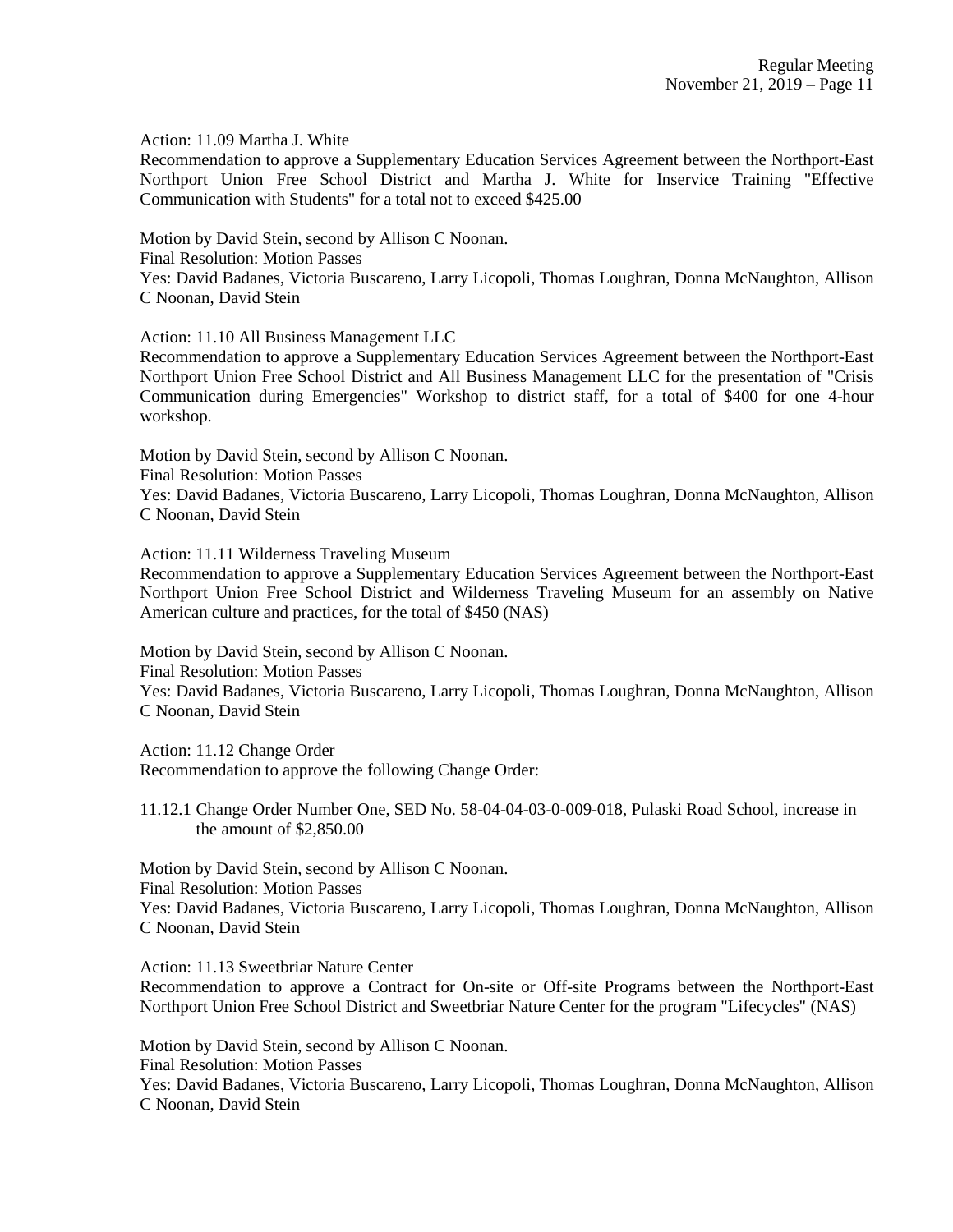Action: 11.14 SCOPE Education Services

Recommendation to approve a License and Operating Agreement between the Board of Education of the Northport-East Northport Union Free School District and SCOPE Education Services for the Before and After School Child Care Programs to school-age children

Motion by David Stein, second by Allison C Noonan.

Final Resolution: Motion Passes

Yes: David Badanes, Victoria Buscareno, Larry Licopoli, Thomas Loughran, Donna McNaughton, Allison C Noonan, David Stein

Action: 11.15 Half Hollow Hills Central School District

Recommendation to approve a 2019-2020 Special Education Services Contract between the Board of Education of the Northport-East Northport Union Free School District and the Board of Education of the Half Hollow Hills Central School District (Spec. Ed.)

Motion by David Stein, second by Allison C Noonan. Final Resolution: Motion Passes Yes: David Badanes, Victoria Buscareno, Larry Licopoli, Thomas Loughran, Donna McNaughton, Allison C Noonan, David Stein

Action: 11.16 Harmony Heights

Recommendation to approve a 2019-2020 Agreement for Receipt of IDEA Flow-Through Funding Allocations between the Board of Education of the Northport-East Northport Union Free School District and Harmony Heights (Spec. Ed.)

Motion by David Stein, second by Allison C Noonan.

Final Resolution: Motion Passes

Yes: David Badanes, Victoria Buscareno, Larry Licopoli, Thomas Loughran, Donna McNaughton, Allison C Noonan, David Stein

Action: 11.17 KSA Events

Recommendation to approve a School Travel Agreement between the Northport-East Northport Union Free School District and KSA Events for participation in the KSA Events Basketball Tournament (NHS)

Motion by David Stein, second by Allison C Noonan. Final Resolution: Motion Passes Yes: David Badanes, Victoria Buscareno, Larry Licopoli, Thomas Loughran, Donna McNaughton, Allison C Noonan, David Stein

Action: 11.18 John W. Engeman Theater at Northport

Recommendation to approve a Rider to Agreement between the Board of Education of the Northport-East Northport Union Free School District and the John W. Engeman Theater at Northport (Contract No. 72421962) (NMS)

Motion by David Stein, second by Allison C Noonan. Final Resolution: Motion Passes Yes: David Badanes, Victoria Buscareno, Larry Licopoli, Thomas Loughran, Donna McNaughton, Allison C Noonan, David Stein

Action: 11.19 Treasurer's Report and Monthly Summary of Receipts and Disbursements Recommendation to approve Treasurer's Report and Monthly Summary of Receipts and Disbursements: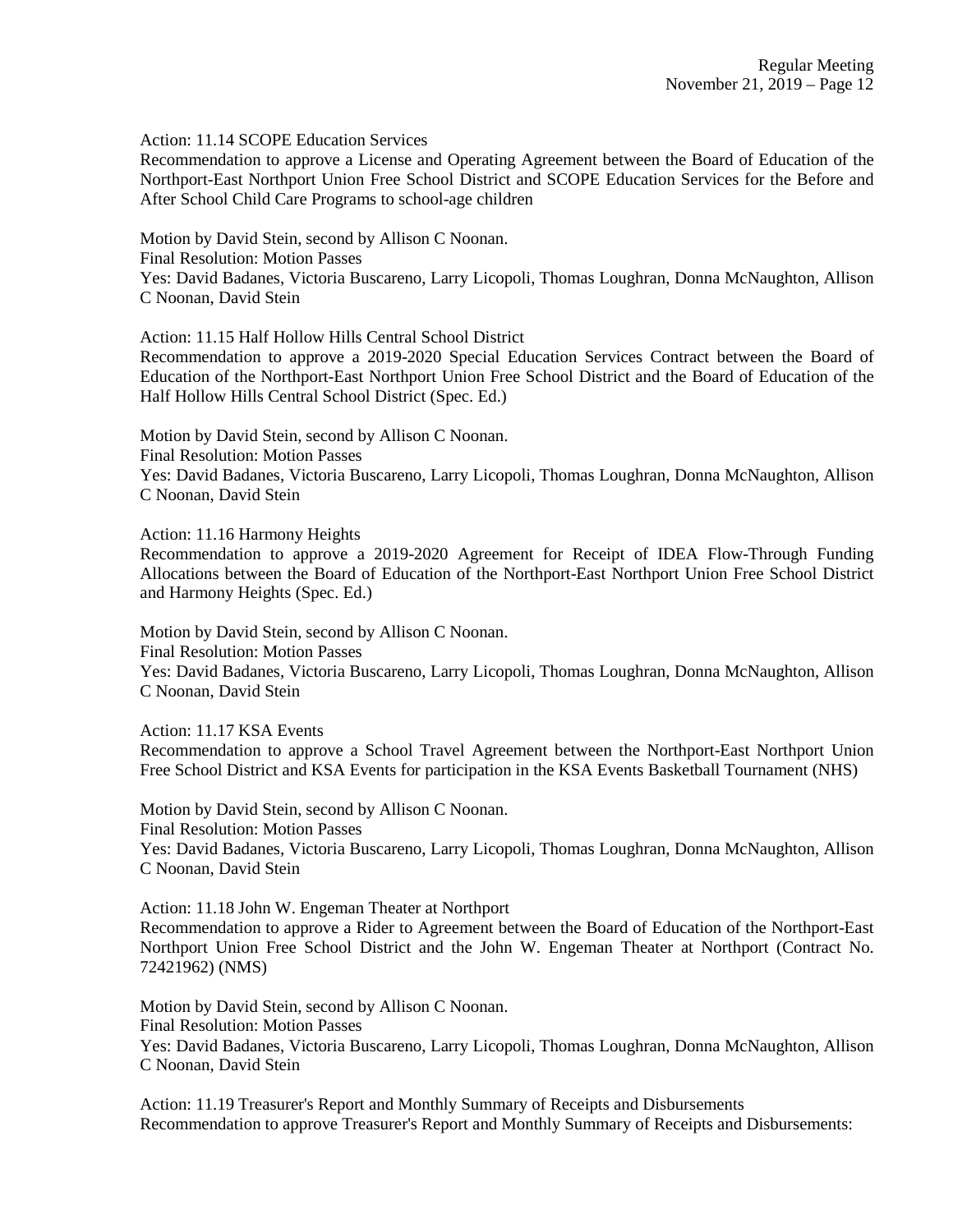11.19.1 Treasurer's Report for the period September 1, 2019 through September 30, 2019 11.19.2 Monthly Summary of Receipts and Disbursements as of September 2019

Motion by David Stein, second by Allison C Noonan. Final Resolution: Motion Passes Yes: David Badanes, Victoria Buscareno, Larry Licopoli, Thomas Loughran, Donna McNaughton, Allison C Noonan, David Stein

Action: 11.20 Schedule of Investments Recommendation to approve the Schedule of Investments as of September 30, 2019

Motion by David Stein, second by Allison C Noonan. Final Resolution: Motion Passes Yes: David Badanes, Victoria Buscareno, Larry Licopoli, Thomas Loughran, Donna McNaughton, Allison C Noonan, David Stein

Action: 11.21 Collateral Schedule Recommendation to approve the Collateral Schedule as of September 30, 2019

Motion by David Stein, second by Allison C Noonan. Final Resolution: Motion Passes Yes: David Badanes, Victoria Buscareno, Larry Licopoli, Thomas Loughran, Donna McNaughton, Allison C Noonan, David Stein

Action: 11.22 Bank Reconciliation Recommendation to approve the Bank Reconciliation Report for the Month Ended September 30, 2019

Motion by David Stein, second by Allison C Noonan. Final Resolution: Motion Passes Yes: David Badanes, Victoria Buscareno, Larry Licopoli, Thomas Loughran, Donna McNaughton, Allison C Noonan, David Stein

Action: 11.23 General Fund Projected Cash Flow Recommendation to approve the General Fund Projected Cash Flow Statement for the year ending 2019- 2020, Actual Data July 1, 2019 - September 30, 2019, estimated data October 1, 2019 - June 30, 2020

Motion by David Stein, second by Allison C Noonan. Final Resolution: Motion Passes Yes: David Badanes, Victoria Buscareno, Larry Licopoli, Thomas Loughran, Donna McNaughton, Allison C Noonan, David Stein

Action: 11.24 Monthly Revenue and Budget Status Report - School Lunch Fund Recommendation to approve the following Monthly Revenue and Budget Status Reports - School Lunch Fund:

11.24.1 Monthly Revenue and Budget Status Report - School Lunch Fund for the Month Ending September 30, 2019

Motion by David Stein, second by Allison C Noonan.

Final Resolution: Motion Passes

Yes: David Badanes, Victoria Buscareno, Larry Licopoli, Thomas Loughran, Donna McNaughton, Allison C Noonan, David Stein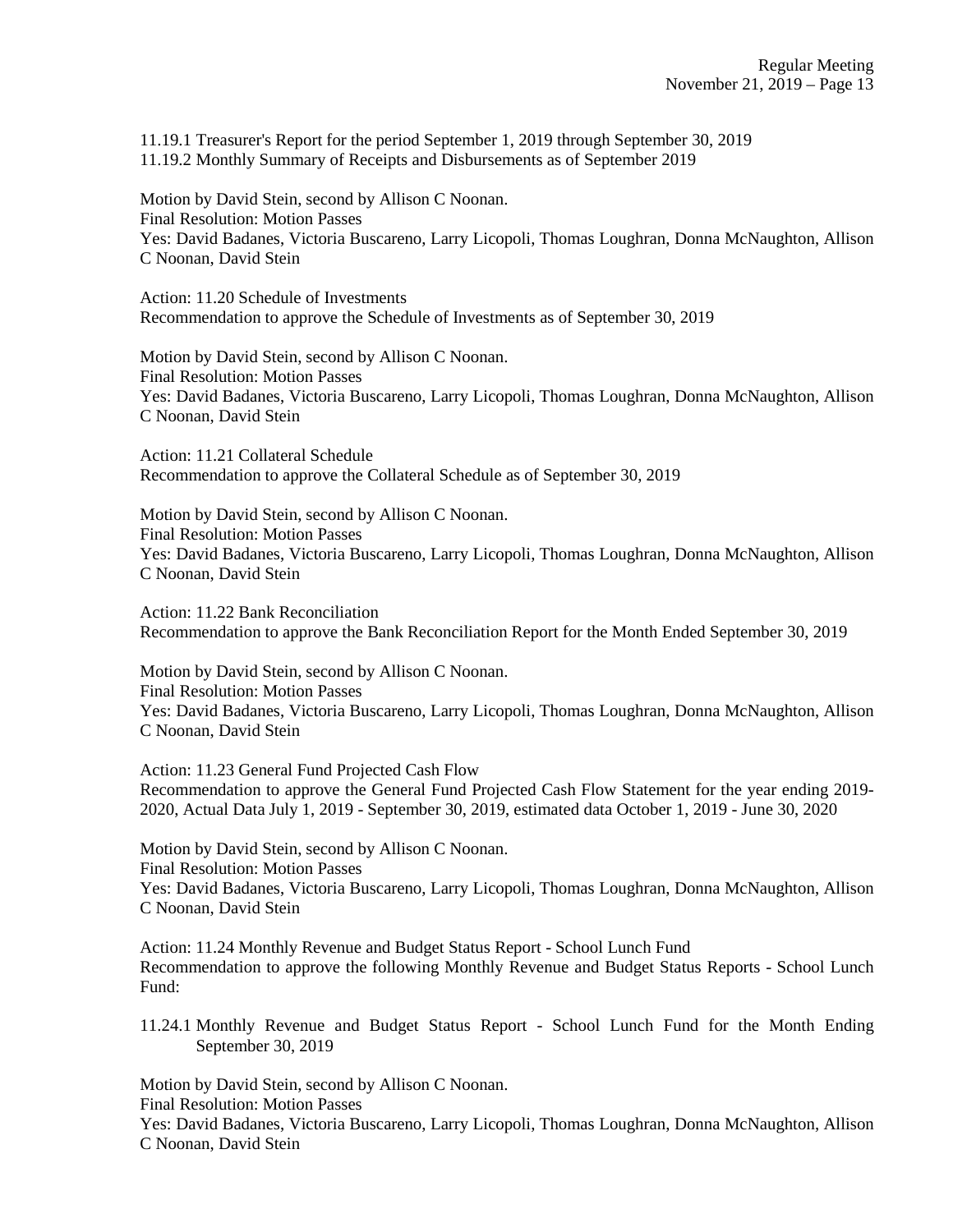Action: 11.25 Monthly Revenue and Budget Status Report - Special Aid Fund Recommendation to approve the Monthly Revenue and Budget Status Reports - Special Aid Fund:

11.25.1 Monthly Revenue and Budget Status Report - Special Aid Fund for the Month Ending September 30, 2019

Motion by David Stein, second by Allison C Noonan.

Final Resolution: Motion Passes

Yes: David Badanes, Victoria Buscareno, Larry Licopoli, Thomas Loughran, Donna McNaughton, Allison C Noonan, David Stein

Action: 11.26 Monthly Revenue and Budget Status Report - General Fund Recommendation to approve the Monthly Revenue and Budget Status Reports - General Fund:

11.26.1 Monthly Revenue and Budget Status Report - General Fund for the Month Ending September 30, 2019

Motion by David Stein, second by Allison C Noonan. Final Resolution: Motion Passes Yes: David Badanes, Victoria Buscareno, Larry Licopoli, Thomas Loughran, Donna McNaughton, Allison C Noonan, David Stein

Action: 11.27 Monthly Revenue and Budget Status Report - Capital Fund Recommendation to approve the Monthly Revenue and Budget Status Reports - Capital Fund

11.27.1 Monthly Revenue and Budget Status Report - Capital Fund for the Month Ending September 30, 2019

Motion by David Stein, second by Allison C Noonan. Final Resolution: Motion Passes Yes: David Badanes, Victoria Buscareno, Larry Licopoli, Thomas Loughran, Donna McNaughton, Allison C Noonan, David Stein

Action: 11.28 Jay Nadelbach, Esq.

Recommendation to approve an Arbitrator Agreement between the Northport-East Northport Union Free School District and Jay Nadelbach, Esq. for arbitration services in an amount not to exceed \$4,800.00

Motion by David Stein, second by Allison C Noonan. Final Resolution: Motion Passes Yes: David Badanes, Victoria Buscareno, Larry Licopoli, Thomas Loughran, Donna McNaughton, Allison C Noonan, David Stein

## **12. SUPERINTENDENT'S REPORT - FOR INFORMATION ONLY**

Information: 12.01 Budget Transfers for the period September 30, 2019 through November 5, 2019 - As per Board Policy #6150 all transfers between salary codes up to \$25,000 and transfers between all other codes up to \$10,000 are to be reported to the Board of Education as an information item

## **13. UNFINISHED BUSINESS**

**14. NEW BUSINESS**